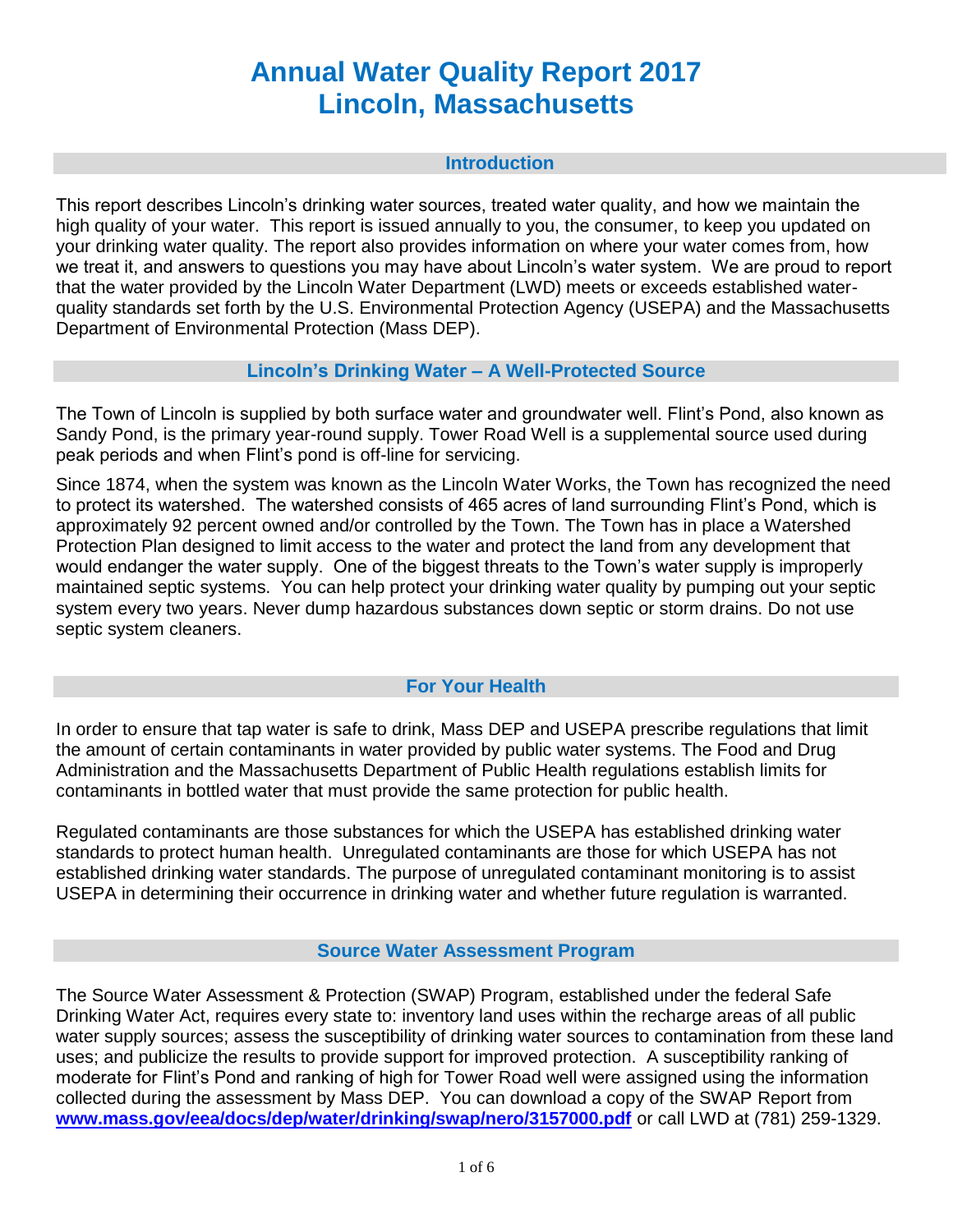# **Information About Your Drinking Water**

Drinking water, including bottled water, may reasonably be expected to contain at least small amounts of some contaminants. The presence of contaminants does not necessarily indicate that water poses a health risk. However, some people may be more vulnerable to contaminants than the general population. Immuno-compromised persons, such as persons with cancer undergoing chemotherapy, persons who have undergone organ transplants, people with HIV/AIDS or other immune system disorders, some elderly, and infants can be particularly at risk from infections. These people should seek advice about drinking water from their health care provider. More information about contaminants and potential health effects, including EPA/CDC guidelines on appropriate means to lessen the risk of infection by Cryptosporidium and other microbial contaminants can be obtained by calling the USEPA's Safe Drinking Water Hotline (1-800-426-4791).

The sources of drinking water generally include rivers, lakes, streams, ponds, reservoirs, springs and wells. Because water is the universal solvent, it dissolves naturally-occurring minerals, and, in some cases, radioactive material, and can pick up substances resulting from the presence of animals or from human activity as it travels over the surface of the land or through the ground. Contaminants that can be present include:

- *Microbial contaminants,* such as viruses and bacteria, which may come from septic systems and wildlife.
- *Inorganic contaminants*, such as salts and metals, which can be naturally occurring or result from urban storm water runoff, industrial or domestic wastewater discharges.
- **Pesticides and herbicides**, which may come from a variety of sources such as agriculture, urban storm water runoff and residential uses.
- *Radioactive contaminants*, may be naturally occurring or be the result of oil and gas production and mining activities.
- *Organic chemical contaminants*, including synthetic and volatile organic chemicals, which are byproducts of industrial processes and petroleum production, and can also come from gas stations, urban storm water runoff, and septic systems.

If present, elevated levels of lead can cause serious health problems, especially for pregnant women and young children. Lead in drinking water is primarily from materials and components associated with service lines and home plumbing. LWD is responsible for providing high quality drinking water, but cannot control the variety of materials used in plumbing components. When your water has been sitting for several hours, you can minimize the potential for lead exposure by flushing your tap for 30 seconds to 2 minutes before using water for drinking or cooking. If you are concerned about lead in your water, you may want to have your water tested. Information on lead in drinking water, testing methods, and steps you can take to minimize exposure is available from the Safe Drinking Water Hotline or at **[http://www.epa.gov/safewater/lead.](http://www.epa.gov/safewater/lead)**

**Turbidity** has no health effects. However, turbidity can interfere with disinfection and provide a medium for microbial growth. Turbidity may indicate the presence of disease-causing organisms. These organisms include bacteria, viruses and parasites that can cause symptoms such as nausea, cramps, diarrhea, and associated headaches. **Sodium** sensitive individuals, such as those experiencing hypertension, kidney failure, or congestive heart failure, should be aware of the sodium levels where exposures are being carefully controlled.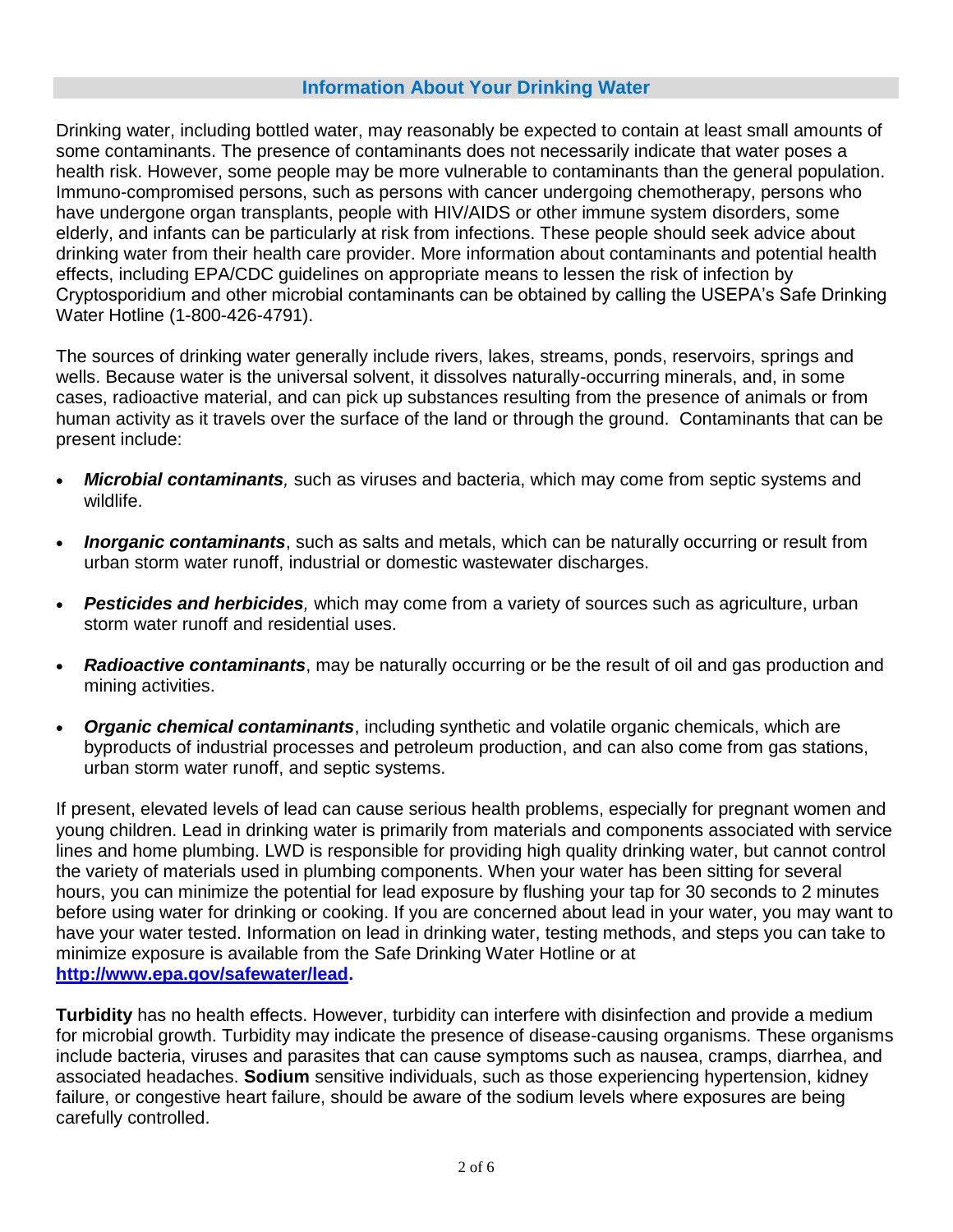# **How Can I Learn More?**

Water Department staff are available **Monday – Friday**, from **7:00 A.M. - 3:30 P.M**., and at **(781) 259- 1329.** Water Commission meetings are held on the 2<sup>nd</sup> Wednesday of each month at 4:30 P.M. at 77 Sandy Pond Road. You can also check the Town's website at **http://www.lincolntown.org**. Lincoln's Public Water System I.D. # is: **3157000**.

#### **Water Rates**

| \$4.06 per 1,000 gal                                                                                                       | for usage <b>under</b> 20,000 gal |
|----------------------------------------------------------------------------------------------------------------------------|-----------------------------------|
| 8.57 per 1,000 gal                                                                                                         | for usage over 20,000 gal.        |
| \$20.02 per 1,000 gal                                                                                                      | for usage over 40,000 gal         |
| \$20.02 per 1,000 gal                                                                                                      | for all irrigation only meters    |
| Rates based on a quarterly billing period<br>Base Charge + Usage = Total Amount Due<br>Base charge = $$30$ for water meter |                                   |

#### **Mandatory Drought Restriction**

The water level in Flint's Pond recovered by approximately three feet from its exceptionally low level the previous year. The Department maintained a mandatory outdoor water ban until May 10<sup>th</sup>, after which a one day per week schedule was implemented. The normal two days per week restriction was reinstated on August 9<sup>th</sup> as it was unlikely that the pond level would decrease significantly over the remainder of the year. As a result of the previous year's drought, the Department formalized a Drought Management Plan to help identify when more stringent watering restrictions should be instituted in order to safeguard the water supply.

The DEP issued the Town's current water withdrawal permit in 2013. There are two major permit provisions with respect to water consumption: that we achieve the state-wide goal of 65 gallons per person per day residential use, and that our total annual withdrawal, including non-residential users and unaccounted for (lost) water not exceed 182 million gallons per year. We have only achieved the residential water use goal twice in the last eight years, one of which was the result of the mandatory watering ban. This, in addition to our unaccounted for water amounts, means, we have yet to meet the total annual withdrawal limit.

The Department continued its aggressive efforts to reduce leaks in the mains and service lines in an effort to reach the DEP mandate of less than 10% unaccounted for or lost water. Using a new, more sensitive technology, we identified ten service line leaks and three water main leaks, all of which have been repaired. The estimated total leakage rate was estimated to be 93,600 gallons per day. The leak detection program will continue annually as we attempt to reduce our water use by minimizing lost water.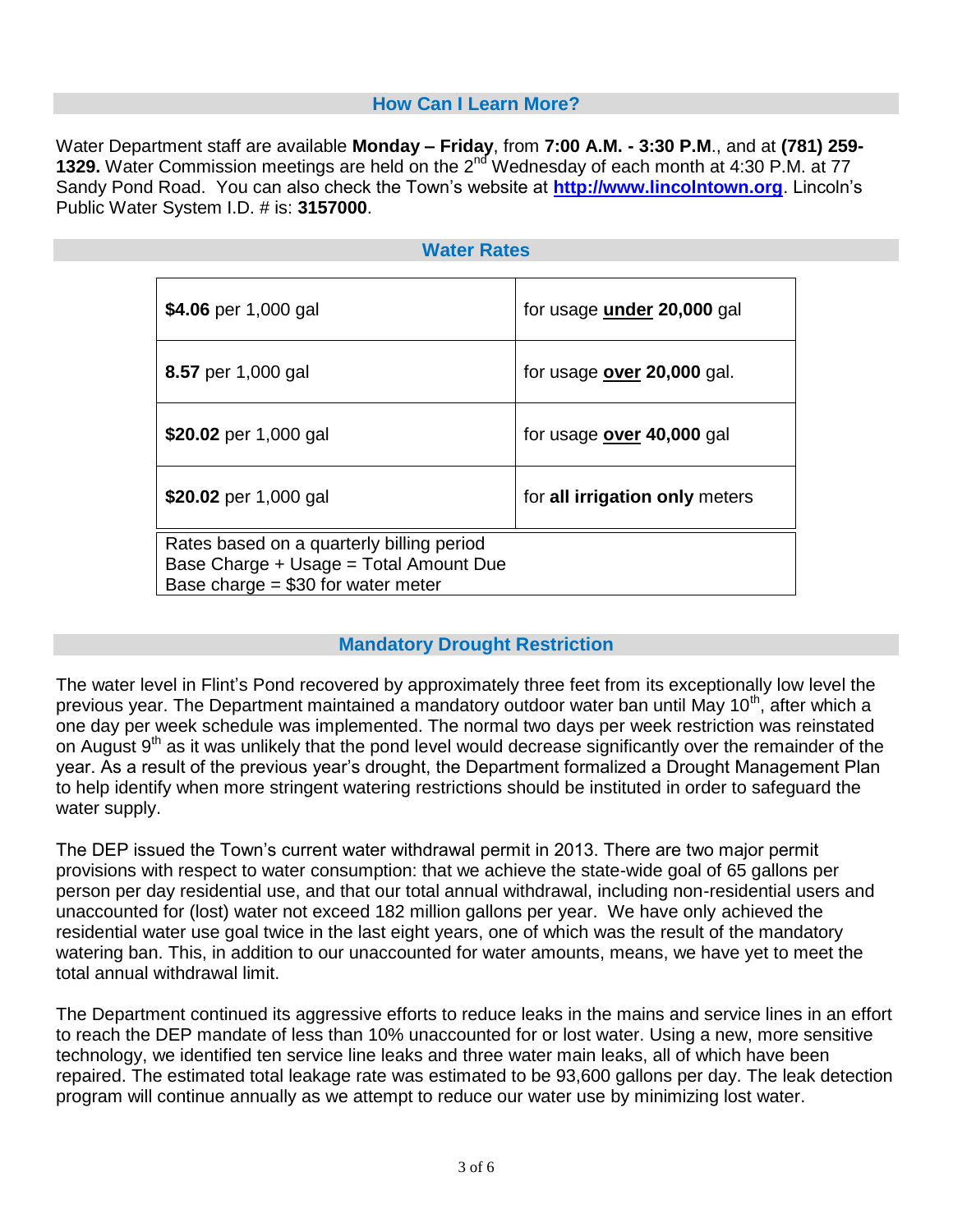The Department is also working to inform residents about residential water conservation strategies. To encourage compliance with the DEP water usage guidelines, the LWD continued water conservation outreach, including education flyers, an on-going rebate program to residents toward the purchase of qualifying low flow toilets, washing machines and lawn irrigation moisture sensors and awarded rebates for three toilets and three washing machines. In 2016 we began to offer rebates for low-flow bathroom faucets as well. The LWD urges our customers to take advantage of these programs and to strive to reduce their water consumption.



# **Water Treatment**

Depending on the source location, LWD adds a very low concentration of either potassium hydroxide or sodium hydroxide to the drinking water in order to increase the pH (reduce the acidity) of the water to reduce its natural corrosiveness. Chlorine is added as a disinfectant at the Flint's Pond facility and fluoride is added at both the treatment plant and the Tower Road well to aid in dental health and hygiene. Zinc orthophosphate is also added at both sites for corrosion control and to reduce levels of iron and manganese.

The Lincoln Water Department (LWD) violated the drinking water regulations in Quarter four of 2017. This is not an emergency, but you have a right to know what has happened, what you should do and what LWD is doing to correct the situation.

LWD is required to monitor your drinking water on a quarterly basis at two (2) sites in the distribution system for the presence of disinfection byproducts (DBPs). The DBP test results from the last four (4) quarters that ended on September 30, 2017 show that Lincoln's system exceeds the standards, or maximum contaminant levels (MCL) for total trihalomethane (THM). The MCL for THM is calculated based on locational running annual averages (LRAA) of samples collected the last four (4) quarters. The LRRA of TTHM at 1175 Lexington Road was at 0.083 milligrams per liter (mg/L). This value slightly exceeds the respective MCL for TTHM of 0.080 mg/L. Since that single exceedance, we have been in compliance with the standard.

#### **What should I do?**

You do not need to boil your water or take other corrective actions. If a situation arises where the water is no longer safe to drink, you will be notified within 24 hours. We will announce any emergencies on the local news stations as well as advertise in the Lincoln Journal. The Massachusetts Department of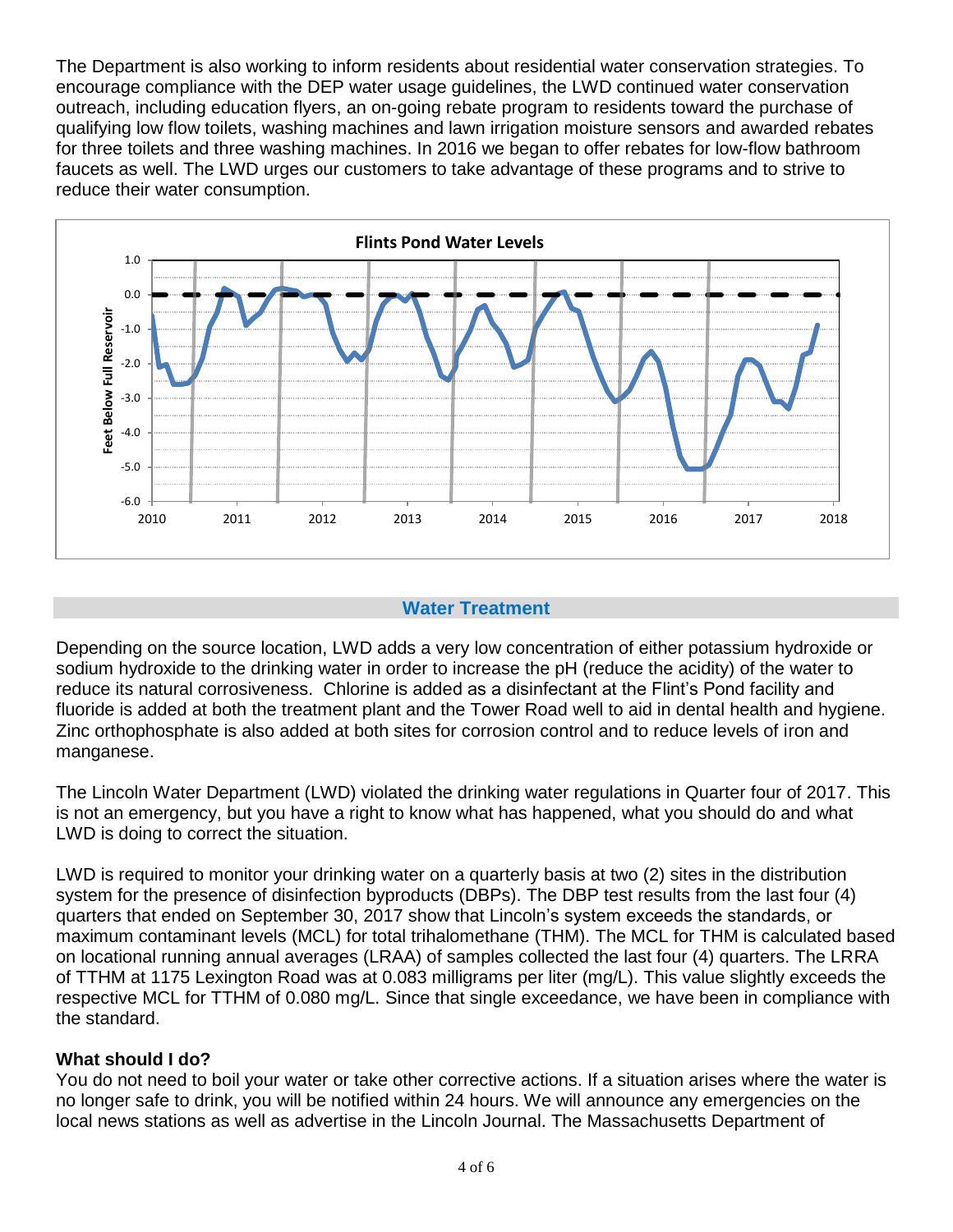Environmental Protection (Mass DEP) has advised us that there is not a need for our residents to use an alternate water supply. However, if you have specific health concerns, you should consult your doctor.

# **What does this mean?**

This is not an emergency. If it had been you would have been notified within 24 hours. Some people who drink water containing trihalomethane in excess of the MCL over many years may experience problems with their liver, kidneys or central nervous system and may have an increased risk of getting cancer. There are no known short term acute impacts. You do not need to use an alternate water supply such as bottled water. However, if you have specific health concerns, please consult your doctor.

# **What happened? What is being done?**

The risk of illness from TTHMs is much lower than the risk of illness from drinking water that has not been disinfected. Regardless, the Town is committed to addressing the exceedance of the TTHM limit. The Department is working with the Mass DEP to evaluate the water supply and research options to correct the problem. A more long-term approach will include the implementation of our consultant's recommendations to achieve compliance with the TTHM standards. As mentioned above we have been in compliance since the single exceedance last year.

# **Cross Connection Prevention**

The purposes of this program are:

- To protect the public potable water supply from the possibility of contamination or pollution by isolating such contaminants or pollutants which could backflow or back-siphon into the public water system.
- To promote the elimination or control of existing cross connections, actual or potential between its customers potable water system, and non-potable systems.
- To provide for the maintenance of a continuing program of cross connection control which will effectively prevent the contamination or pollution of all potable water systems by cross connection. For information regarding our program please contact the Lincoln Water Department at 781-259-9887.

**What you can do to help prevent a cross-connection:** Without the proper protection something as simple as a garden hose has the potential to contaminate or pollute the drinking water lines in your house. In fact, over half of the country's cross-connection incidents involve unprotected garden hoses. There are very simple steps that you, as a drinking water user, can take to prevent such hazards:

- Never submerge a hose in soapy water buckets, pet watering containers, pool, tubs, sinks, drains, or chemicals.
- Never attached a hose to a garden sprayer without the proper backflow preventer.
- Buy and install a hose bibb vacuum breaker on every threaded water fixture. The installation can be as easy as attaching a garden hose to a spigot. This inexpensive device is available at most hardware stores and home-improvement centers.
- Identify and be aware of potential cross-connections to your water line.
- Buy appliances and equipment with a backflow preventer.
- Buy and install backflow prevention devices or assemblies for all high and moderate hazard connections